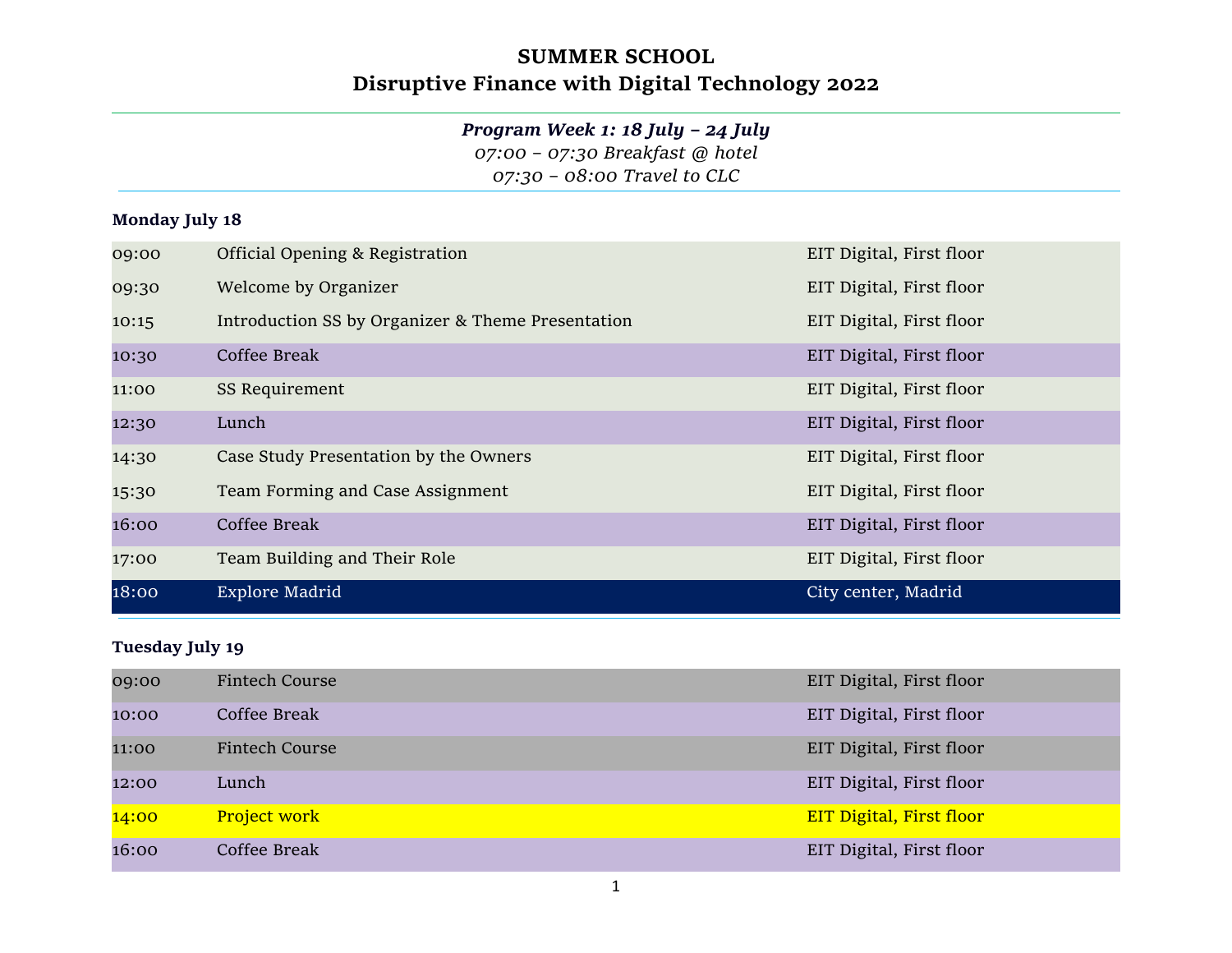|  | 17:00 | <b>External Visit of a Company</b> | Companies |
|--|-------|------------------------------------|-----------|
|--|-------|------------------------------------|-----------|

### Wednesday July 20

| 09:00 | FinTech Course | EIT Digital, First floor |
|-------|----------------|--------------------------|
| 10:00 | Coffee Break   | EIT Digital, First floor |
| 11:00 | FinTech Course | EIT Digital, First floor |
| 12:00 | Lunch          | EIT Digital, First floor |
| 14:00 | Project Work   | EIT Digital, First floor |
| 16:00 | Coffee Break   | EIT Digital, First floor |
| 17:00 | Project Work   | EIT Digital, First floor |

### Thursday July 21

| 09:00 | FinTech Course                           | EIT Digital, First floor        |
|-------|------------------------------------------|---------------------------------|
| 10:00 | Coffee Break                             | EIT Digital, First floor        |
| 11:00 | <b>Fintech Course</b>                    | EIT Digital, First floor        |
| 12:00 | Lunch                                    | EIT Digital, First floor        |
| 14:00 | <b>Project Work &amp; Pitch Training</b> | EIT Digital, First floor        |
| 16:00 | Coffee Break                             | EIT Digital, First floor        |
| 17:00 | <b>Project Work &amp; Pitch Training</b> | <b>EIT Digital, First floor</b> |

### Friday July 22

| 09:00 | Project work                 | EIT Digital, First floor        |
|-------|------------------------------|---------------------------------|
| 10:00 | Coffee Break                 | EIT Digital, First floor        |
| 11:00 | <b>Mid Term Presentation</b> | <b>EIT Digital, First floor</b> |
| 12:00 | Lunch                        | EIT Digital, First floor        |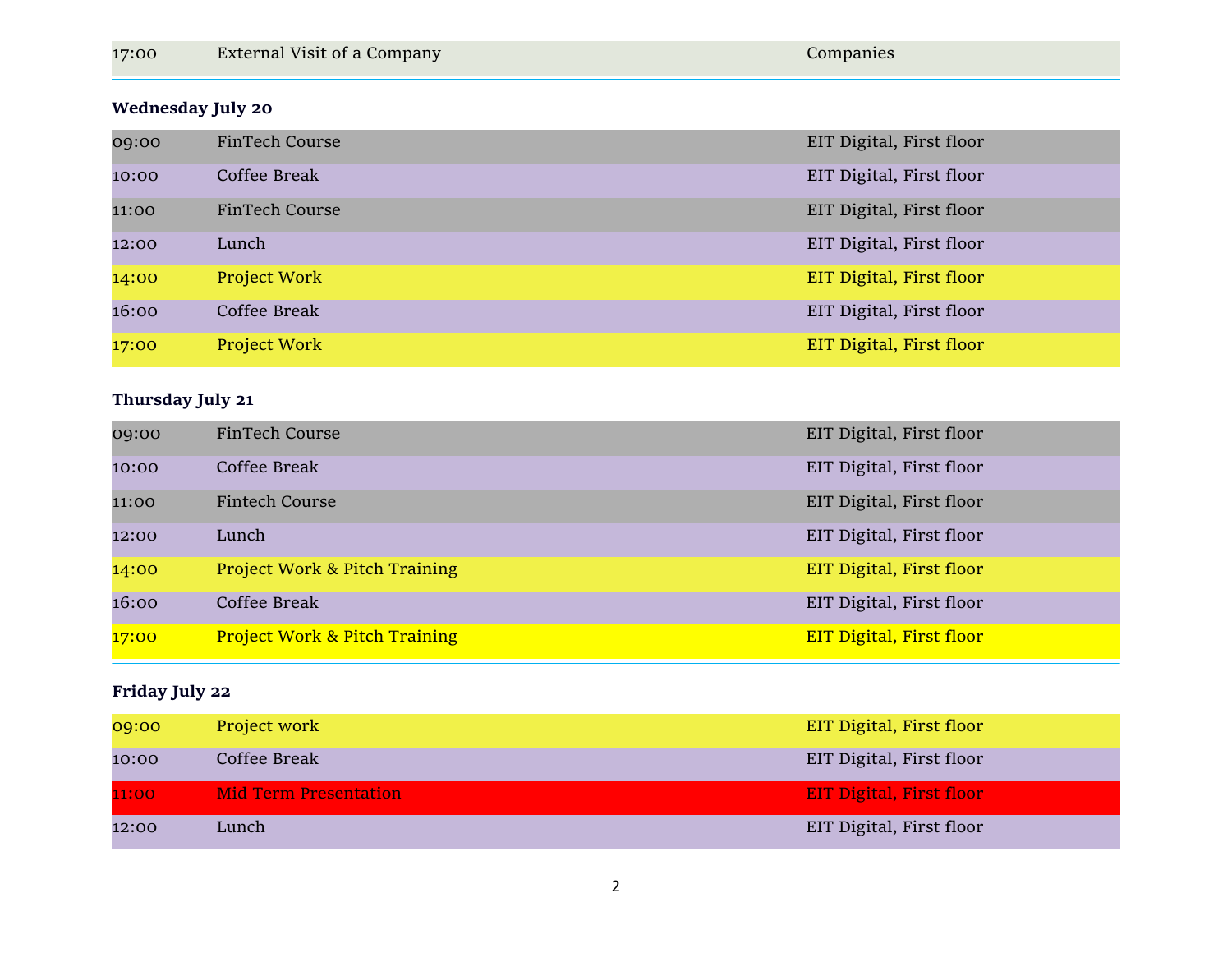| 14:00 | <b>Revision &amp; Evaluation</b> | EIT Digital, First floor |
|-------|----------------------------------|--------------------------|
| 16:00 | Coffee Break                     | EIT Digital, First floor |
| 17:00 | Social Activity                  | City center, Madrid      |

Saturday July 23

### Sunday July 24

Day off. All costs made today are on your own expense, except for the breakfast.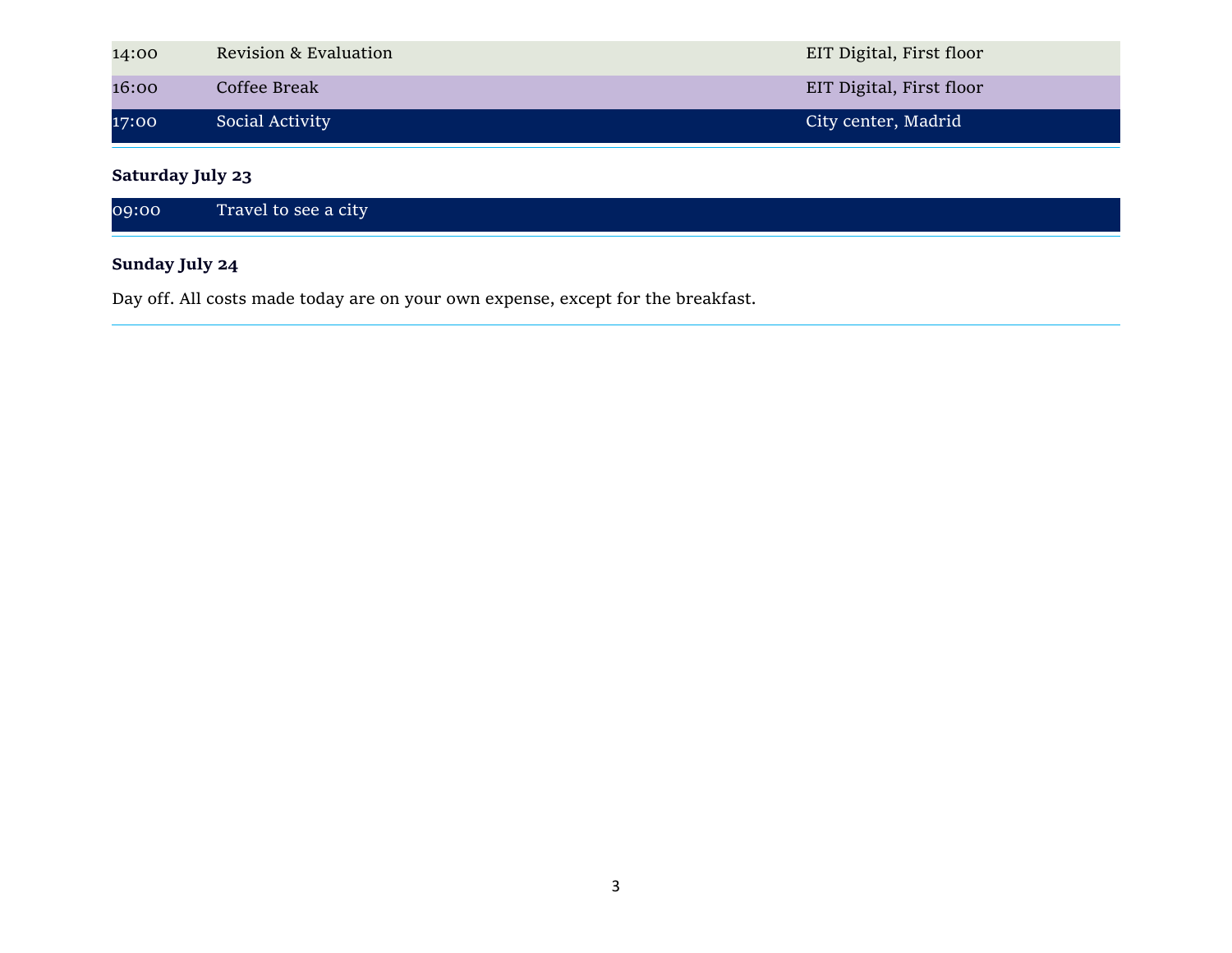### Program Week 2: 25 July – 31 July 07:00 – 08:30 Breakfast @ hotel 08:30 – 09:00 Travel to CLC

#### Monday July 25

| 09:00 | Feedback of First week | EIT Digital, First floor |
|-------|------------------------|--------------------------|
| 10:00 | Coffee break           | EIT Digital, First floor |
| 11:00 | <b>Project Work</b>    | EIT Digital, First floor |
| 12:00 | Lunch                  | EIT Digital, First floor |
| 14:00 | Fintech Course         | EIT Digital, First floor |
| 16:00 | Coffee Break           | EIT Digital, First floor |
| 17:00 | Project Work           | EIT Digital, First floor |

### Tuesday July 26

| 09:00 | Fintech Course        | EIT Digital, First floor |
|-------|-----------------------|--------------------------|
| 10:00 | Coffee Break          | EIT Digital, First floor |
| 11:00 | <b>Project Work</b>   | EIT Digital, First floor |
| 12:00 | Lunch                 | EIT Digital, First floor |
| 14:00 | <b>Fintech Course</b> | EIT Digital, First floor |
| 16:00 | Coffee Break          | EIT Digital, First floor |
| 17:00 | <b>Project Work</b>   | EIT Digital, First floor |

### Wednesday July 27

| 09:00 | Startup Visit | EIT Digital, First floor |
|-------|---------------|--------------------------|
| 10:00 | Coffee Break  | EIT Digital, First floor |
| 11:00 | Project Work  | EIT Digital, First floor |